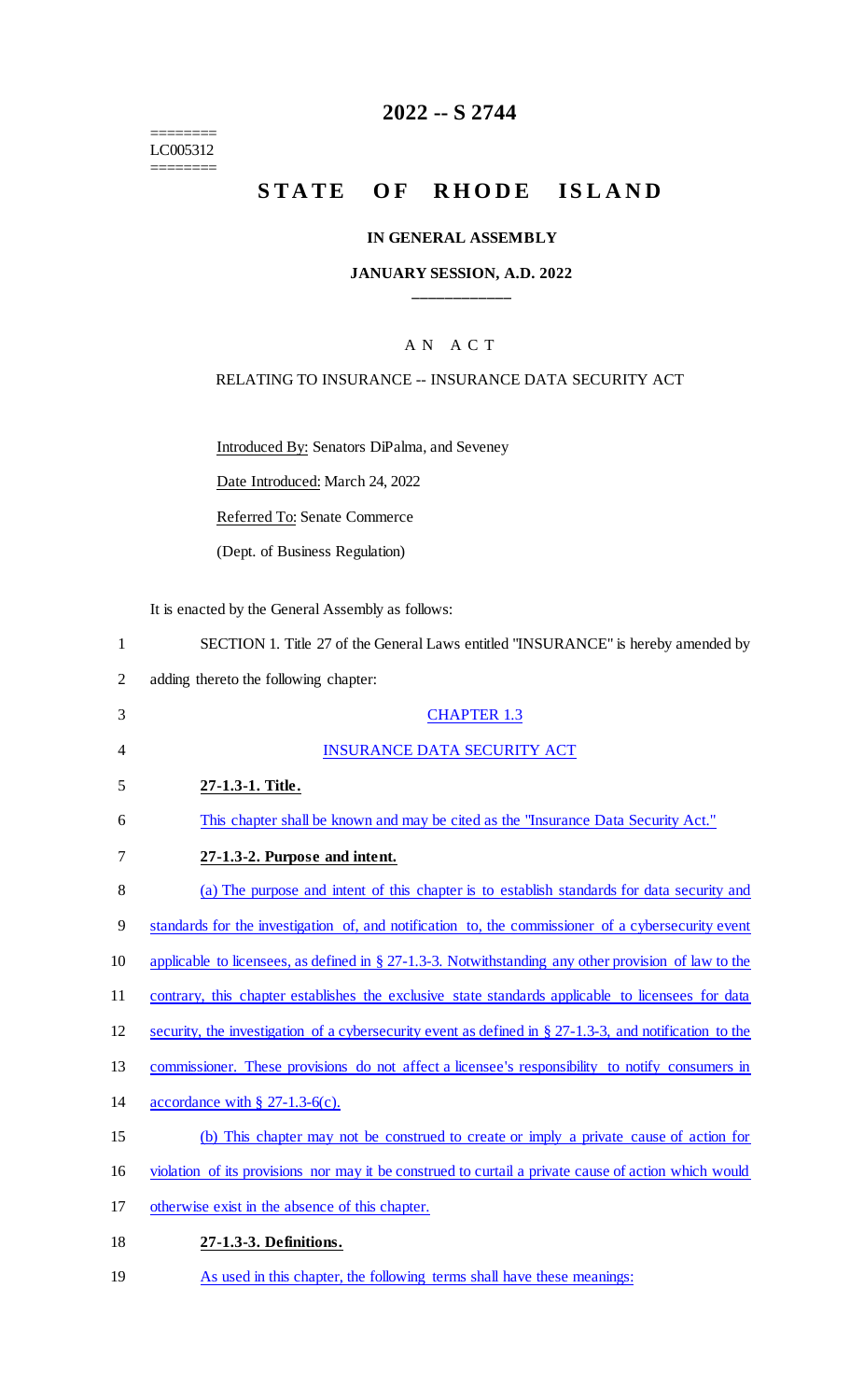(1) "Authorized individual" means an individual known to and screened by the licensee 2 and determined to be necessary and appropriate to have access to the nonpublic information held by the licensee and its information systems. (2) "Commissioner" shall have the meaning established in § 42-14-5. (3) "Consumer" means an individual, including, but not limited to, applicants, policyholders, insureds, beneficiaries, claimants, and certificate holders who is a resident of this state and whose nonpublic information is in a licensee's possession, custody or control. (4) "Cybersecurity event" means an event resulting in unauthorized access to, disruption or misuse of, an information system or nonpublic information stored on such information system. (i) The term "cybersecurity event" does not include the unauthorized acquisition of encrypted nonpublic information if the encryption, process or key is not also acquired, released or used without authorization. (ii) "Cybersecurity event" does not include an event with regard to which the licensee has determined that the nonpublic information accessed by an unauthorized person has not been used or released and has been returned or destroyed. (5) "Department" means the department of business regulation, division of insurance. (6) "Encrypted" means the transformation of data into a form which results in a low probability of assigning meaning without the use of a protective process or key. (7) "Information security program" means the administrative, technical, and physical safeguards that a licensee uses to access, collect, distribute, process, protect, store, use, transmit, dispose of, or otherwise handle nonpublic information. (8) "Information system" means a discrete set of electronic information resources organized for the collection, processing, maintenance, use, sharing, dissemination or disposition of 24 electronic information, as well as any specialized system such as industrial/process controls systems, telephone switching and private branch exchange systems, and environmental control systems. (9) "Licensee" means any person licensed, authorized to operate, or registered, or required 28 to be licensed, authorized, or registered pursuant to the insurance laws of this state, but shall not include a purchasing group or a risk retention group chartered and licensed in a state other than this state or a licensee that is acting as an assuming insurer that is domiciled in another state or 31 jurisdiction. (10) "Multi-factor authentication" means authentication through verification of at least two (2) of the following types of authentication factors: 34 (i) Knowledge factors, such as a password;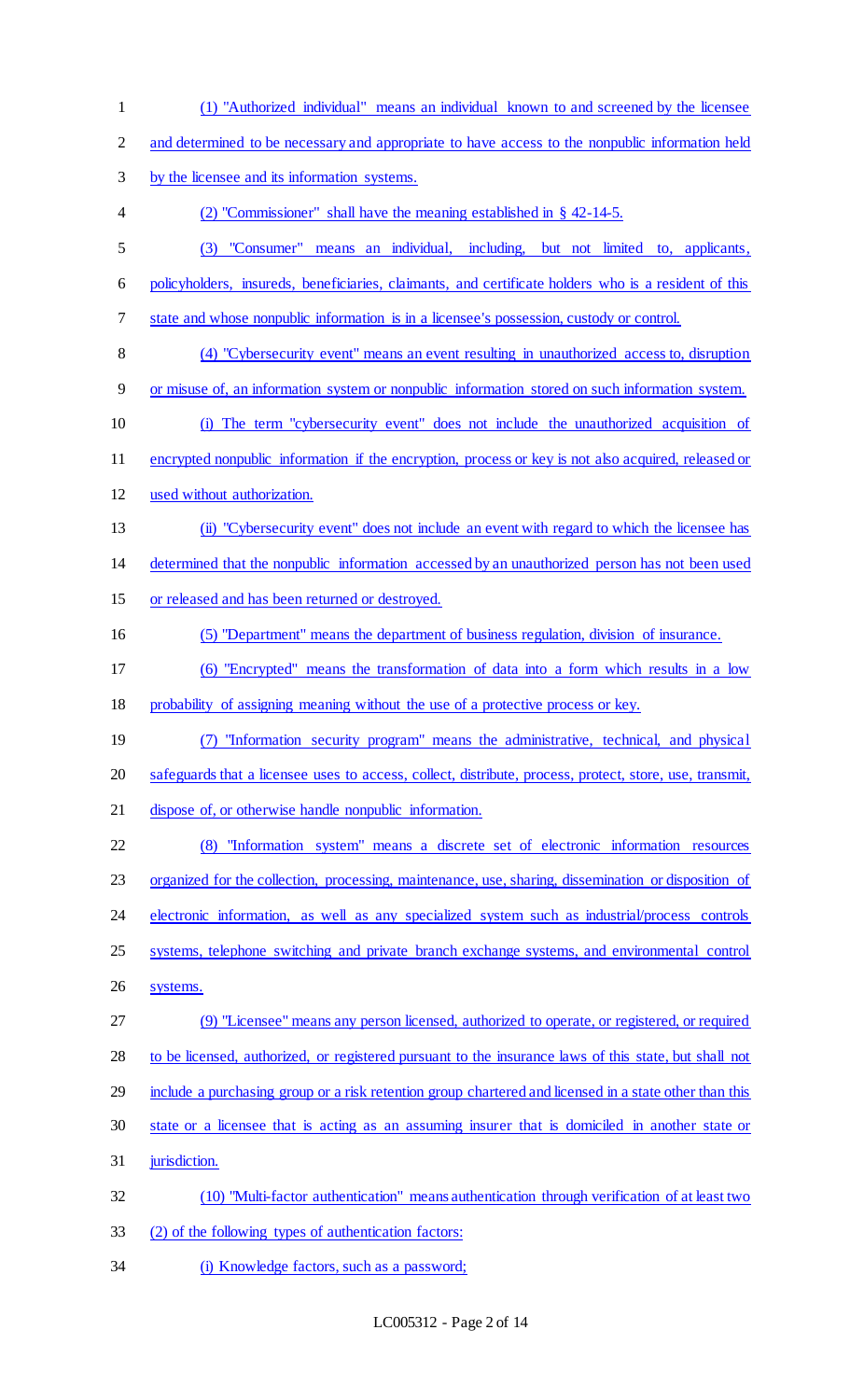| $\mathbf{1}$   | (ii) Possession factors, such as a token or text message on a mobile phone; or                       |
|----------------|------------------------------------------------------------------------------------------------------|
| $\overline{2}$ | (iii) Inherence factors, such as a biometric characteristic.                                         |
| 3              | (11) "Nonpublic information" means information that is not publicly available information            |
| 4              | and is:                                                                                              |
| 5              | (i) Business related information of a licensee the tampering with which, or unauthorized             |
| 6              | disclosure, access or use of which, would cause a material adverse impact to the business,           |
| 7              | operations or security of the licensee;                                                              |
| 8              | (ii) Any information concerning a consumer which because of name, number, personal                   |
| 9              | mark, or other identifier can be used to identify such consumer, in combination with any one or      |
| 10             | more of the following data elements:                                                                 |
| 11             | (A) Social security number;                                                                          |
| 12             | (B) Driver's license number or non-driver identification card number;                                |
| 13             | (C) Account number, credit or debit card number;                                                     |
| 14             | (D) Any security code, access code or password that would permit access to a consumer's              |
| 15             | financial account; or                                                                                |
| 16             | (E) Biometric records;                                                                               |
| 17             | (iii) Any information or data, except age or gender, in any form or medium created by or             |
| 18             | derived from a health care provider or a consumer and that relates to:                               |
| 19             | (A) The past, present or future physical, mental, behavioral health or medical condition of          |
| 20             | any consumer or a member of the consumer's family;                                                   |
| 21             | (B) The provision of health care to any consumer; or                                                 |
| 22             | (C) Payment for the provision of health care to any consumer.                                        |
| 23             | (12) "Person" means any individual or any non-governmental entity, including, but not                |
| 24             | limited to, any non-governmental partnership, corporation, limited liability company, branch,        |
| 25             | agency or association.                                                                               |
| 26             | (13) "Publicly available information" means any information that a licensee has a                    |
| 27             | reasonable basis to believe is lawfully made available to the general public from: federal, state or |
| 28             | local government records; widely distributed media; or disclosures to the general public that are    |
| 29             | required to be made by federal, state or local law:                                                  |
| 30             | (i) For the purposes of this definition, a licensee has a reasonable basis to believe that           |
| 31             | information is lawfully made available to the general public if the licensee has taken steps to      |
| 32             | determine:                                                                                           |
| 33             | (A) That the information is of the type that is available to the general public; and                 |
| 34             | (B) Whether a consumer can direct that the information not be made available to the general          |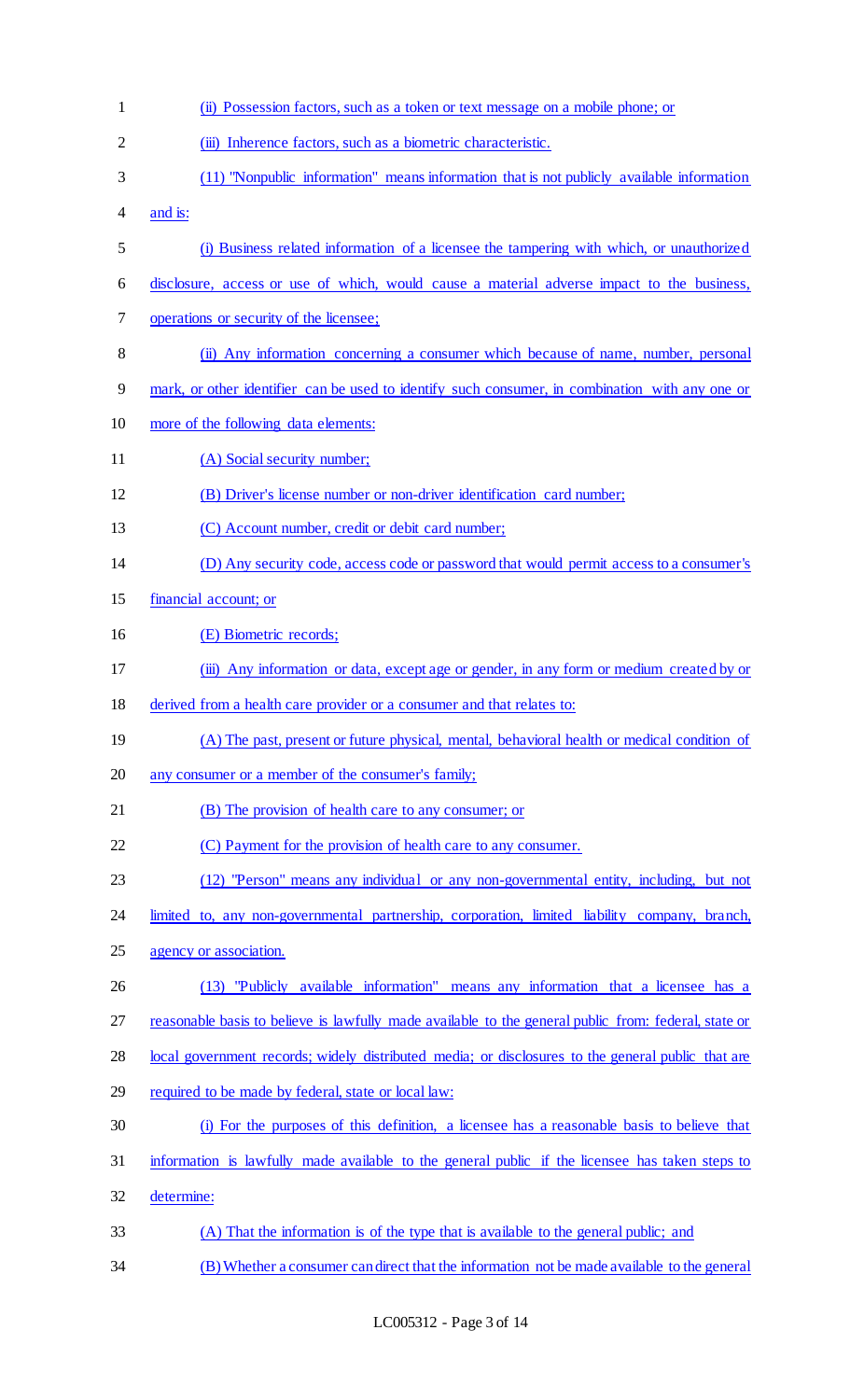1 public and the consumer has not done so.

| $\overline{2}$ | (14) "Risk assessment" means the procedure that each licensee is required to complete                    |
|----------------|----------------------------------------------------------------------------------------------------------|
| 3              | under § 27-1.3-4(c).                                                                                     |
| 4              | (15) "State" means the State of Rhode Island.                                                            |
| 5              | (16) "Third-party service provider" means a person, not otherwise defined as a licensee,                 |
| 6              | that contracts with a licensee to maintain, process, store or otherwise is permitted access to           |
| 7              | nonpublic information through its provision of services to the licensee.                                 |
| 8              | 27-1.3-4. Information security program.                                                                  |
| 9              | (a) Implementation of an information security program. Commensurate with each                            |
| 10             | insurance license, its size and complexity, the nature and scope of its activities, including its use of |
| 11             | third-party service providers, and the sensitivity of the nonpublic information used by the licensee     |
| 12             | or in the licensee's possession, custody or control, shall develop, implement, and maintain a            |
| 13             | comprehensive written information security program based on the licensee's risk assessment and           |
| 14             | that contains administrative, technical, and physical safeguards for the protection of nonpublic         |
| 15             | information and the licensee's information system.                                                       |
| 16             | (b) Objectives of information security program. A licensee's information security program                |
| 17             | shall be designed to:                                                                                    |
| 18             | (1) Protect the security and confidentiality of nonpublic information and the security of the            |
| 19             | information system;                                                                                      |
| 20             | (2) Protect against any threats or hazards to the security or integrity of nonpublic                     |
| 21             | information and the information system;                                                                  |
| 22             | (3) Protect against unauthorized access to or use of nonpublic information, and minimize                 |
| 23             | the likelihood of harm to any consumer; and                                                              |
| 24             | (4) Define and periodically reevaluate a schedule for retention of nonpublic information                 |
| 25             | and a mechanism for its destruction when no longer needed.                                               |
| 26             | (c) Risk assessment. The licensee shall:                                                                 |
| 27             | (1) Designate one or more employees, an affiliate, or an outside vendor designated to act                |
| 28             | on behalf of the licensee who is responsible for the information security program;                       |
| 29             | (2) Identify reasonably foreseeable internal or external threats that could result in                    |
| 30             | unauthorized access, transmission, disclosure, misuse, alteration or destruction of nonpublic            |
| 31             | information, including the security of information systems and nonpublic information that are            |
| 32             | accessible to, or held by, third-party service providers;                                                |
| 33             | (3) Assess the likelihood and potential damage of these threats, taking into consideration               |
|                |                                                                                                          |

34 the sensitivity of the nonpublic information;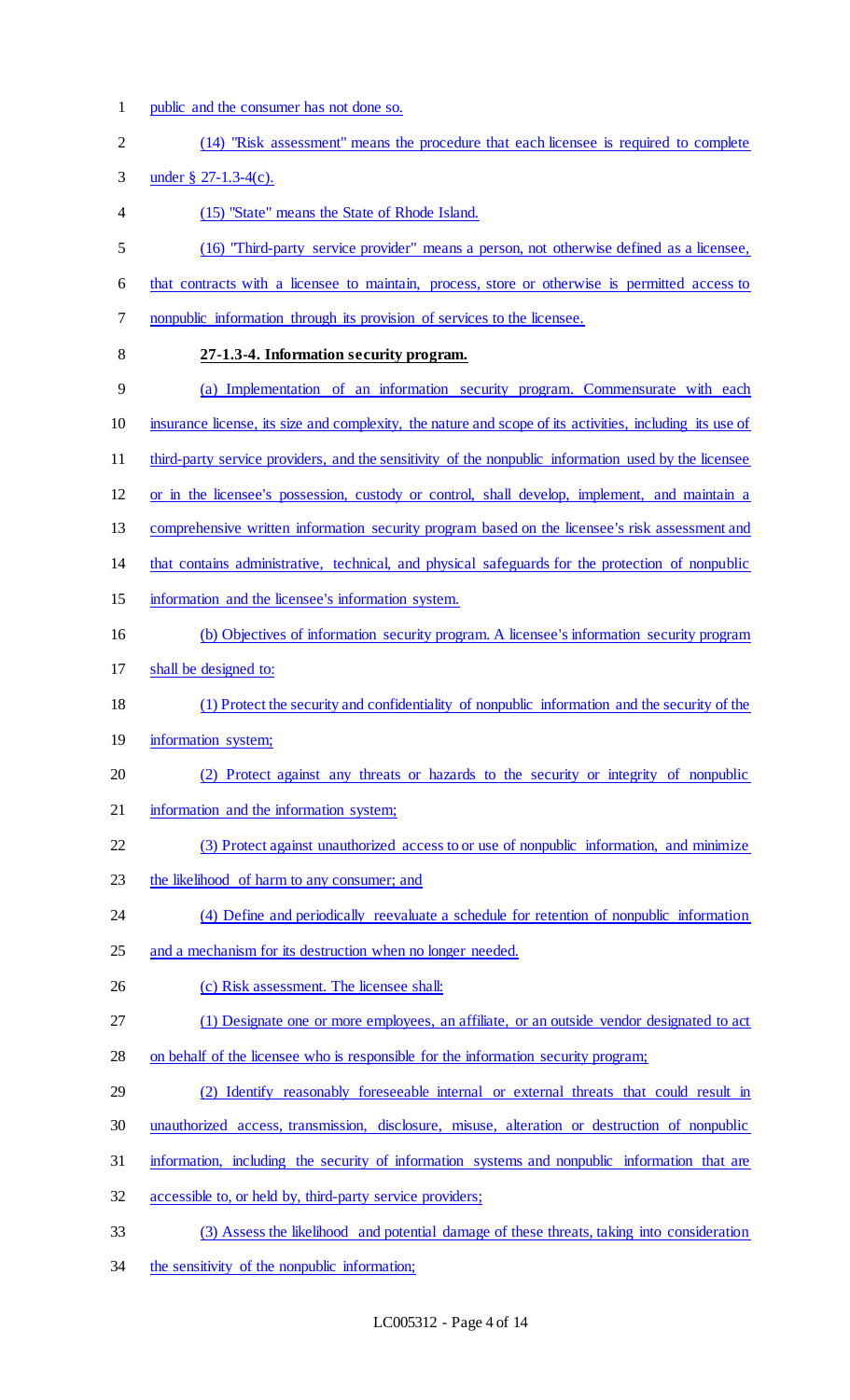- (4) Assess the sufficiency of policies, procedures, information systems and other safeguards in place to manage these threats, including consideration of threats in each relevant area of the licensee's operations, including: (i) Employee training and management; (ii) Information systems, including network and software design, as well as information classification, governance, processing, storage, transmission, and disposal; and (iii) Detecting, preventing, and responding to attacks, intrusions, or other systems failures; and (5) Implement information safeguards to manage the threats identified in its ongoing assessment, and no less than annually, assess the effectiveness of the safeguards' key controls, systems, and procedures. (d) Risk management. Based on its risk assessment, the licensee shall: (1) Design its information security program to mitigate the identified risks, commensurate with the size and complexity of the licensee's activities, including its use of third-party service providers, and the sensitivity of the nonpublic information used by the licensee or in the licensee's possession, custody or control; (2) Determine which security measures listed below are appropriate and implement such security measures: (i) Place access controls on information systems, including controls to authenticate and permit access only to authorized individuals to protect against the unauthorized acquisition of nonpublic information; (ii) Identify and manage the data, personnel, devices, systems, and facilities that enable the 23 organization to achieve business purposes in accordance with their relative importance to business 24 objectives and the organization's risk strategy; (iii) Restrict access at physical locations containing nonpublic information only to authorized individuals; (iv) Protect, by encryption or other appropriate means, all nonpublic information while being transmitted over an external network and all nonpublic information stored on a laptop computer or other portable computing or storage device or media; (v) Adopt secure development practices for in-house developed applications utilized by the licensee and procedures for evaluating, assessing or testing the security of externally developed applications utilized by the licensee; (vi) Modify the information system in accordance with the licensee's information security
- program;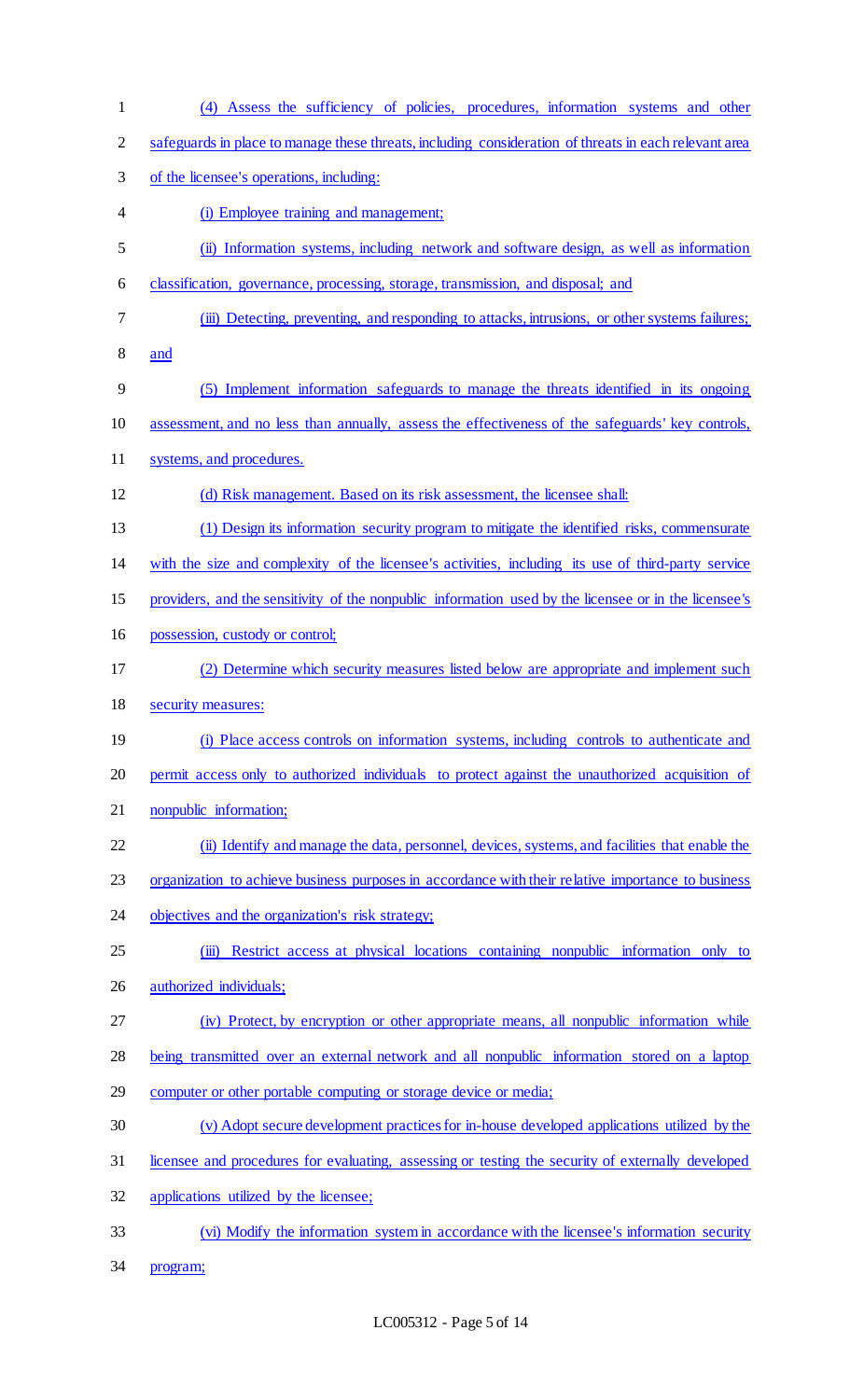| $\mathbf{1}$   | (vii) Utilize effective controls, which may include multi-factor authentication procedures          |
|----------------|-----------------------------------------------------------------------------------------------------|
| $\overline{2}$ | for any individual accessing nonpublic information;                                                 |
| 3              | (viii) Regularly test and monitor systems and procedures to detect actual and attempted             |
| 4              | attacks on, or intrusions into, information systems;                                                |
| 5              | (ix) Include audit trails within the information security program designed to detect and            |
| 6              | respond to cybersecurity events and designed to reconstruct material financial transactions         |
| 7              | sufficient to support normal operations and obligations of the licensee;                            |
| 8              | (x) Implement measures to protect against destruction, loss, or damage of nonpublic                 |
| 9              | information due to environmental hazards, such as fire and water damage or other catastrophes or    |
| 10             | technological failures; and                                                                         |
| 11             | (xi) Develop, implement, and maintain procedures for the secure disposal of nonpublic               |
| 12             | information in any format;                                                                          |
| 13             | (3) Include cybersecurity risks in the licensee's enterprise risk management process;               |
| 14             | (4) Stay informed regarding emerging threats or vulnerabilities and utilize reasonable              |
| 15             | security measures when sharing information relative to the character of the sharing and the type of |
| 16             | information shared; and                                                                             |
| 17             | (5) Provide its personnel with cybersecurity awareness training that is updated as necessary        |
| 18             | to reflect risks identified by the licensee in the risk assessment.                                 |
| 19             | (e) Oversight by board of directors. If the licensee has a board of directors, the board or an      |
| 20             | appropriate committee of the board shall, at a minimum:                                             |
| 21             | (1) Require the licensee's executive management or its designees to develop, implement,             |
| 22             | and maintain the licensee's information security program;                                           |
| 23             | (2) Require the licensee's executive management or its designees to report in writing at            |
| 24             | least annually, the following information:                                                          |
| 25             | (i) The overall status of the information security program and the licensee's compliance            |
| 26             |                                                                                                     |
| 27             | with this chapter; and                                                                              |
|                | (ii) Material matters related to the information security program, addressing issues such as        |
| 28             | risk assessment, risk management and control decisions, third-party service provider arrangements,  |
| 29             | results of testing, cybersecurity events or violations and management's responses thereto, and      |
| 30             | recommendations for changes in the information security program; and                                |
| 31             | (3) If executive management delegates any of its responsibilities pursuant to this section,         |
| 32             | it shall oversee the development, implementation and maintenance of the licensee's information      |
| 33             | security program prepared by the designee(s) and shall receive a report from the designee(s)        |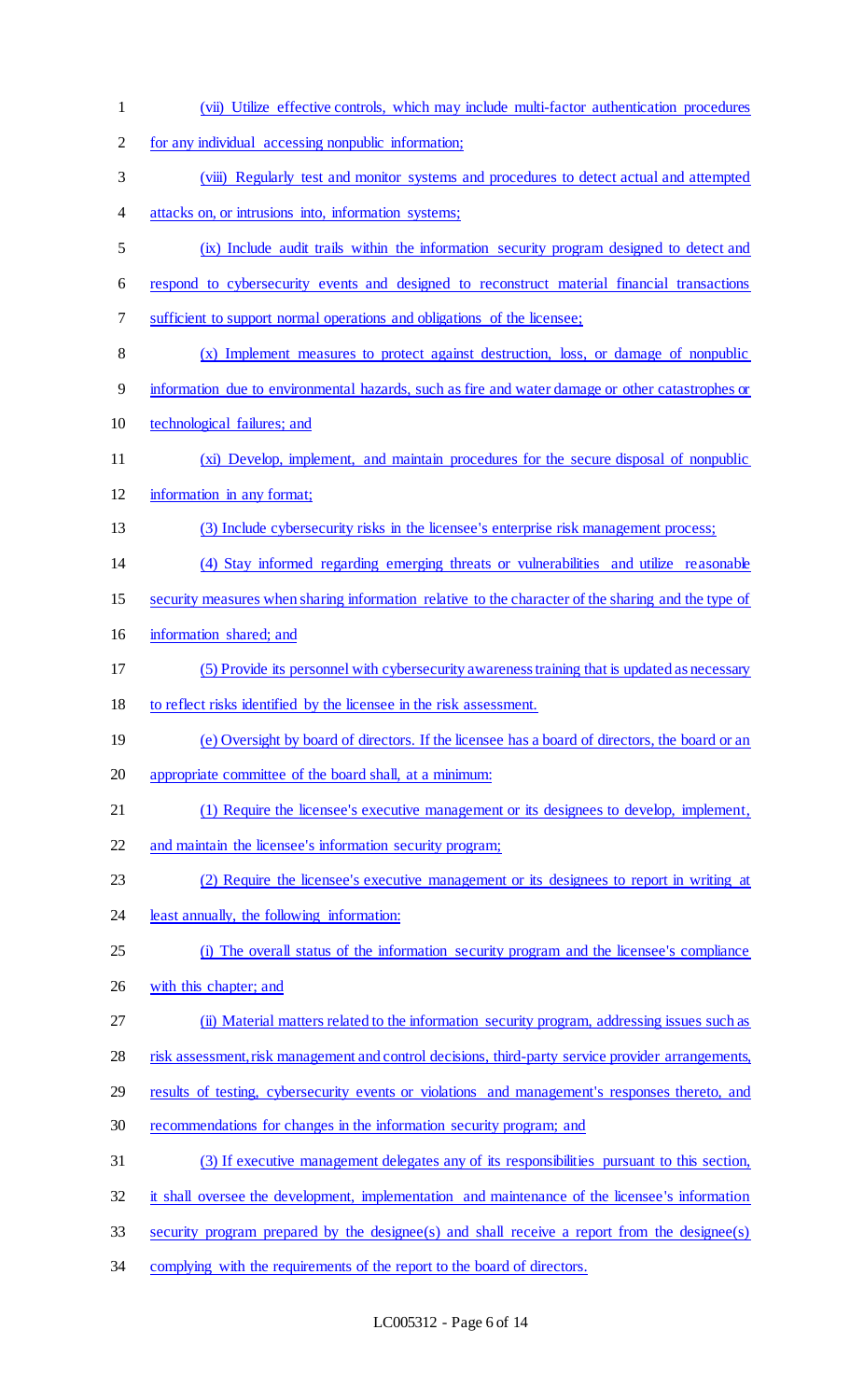(f) Oversight of third-party service provider arrangements. (1) A licensee shall exercise due diligence in selecting its third-party service provider; and (2) A licensee shall take reasonable steps to request a third-party service provider to implement appropriate administrative, technical, and physical measures to protect and secure the information systems and nonpublic information that are accessible to, or held by, the third-party service provider. (g) Program adjustments. The licensee shall monitor, evaluate and adjust, as appropriate, the information security program consistent with any relevant changes in technology, the sensitivity of its nonpublic information, internal or external threats to information, and the licensee's own 10 changing business arrangements, such as mergers and acquisitions, alliances and joint ventures, outsourcing arrangements and changes to information systems. (h) Incident response plan: (1) As part of its information security program, each licensee shall establish a written incident response plan designed to promptly respond to, and recover from, any cybersecurity event that compromises the confidentiality, integrity or availability of nonpublic information in its possession, the licensee's information systems, or the continuing functionality of any aspect of the licensee's business or operations; (2) Such incident response plan shall address the following areas: (i) The internal process for responding to a cybersecurity event; 20 (ii) The goals of the incident response plan; 21 (iii) The definition of clear roles, responsibilities and levels of decision-making authority; (iv) External and internal communications and information sharing; (v) Identification of requirements for the remediation of any identified weaknesses in 24 information systems and associated controls; (vi) Documentation and reporting regarding cybersecurity events and related incident 26 response activities; and (vii) The evaluation and revision as necessary of the incident response plan following a cybersecurity event. (i) Annual certification to commissioner of domiciliary state. Annually, each insurer domiciled in this state shall submit to the commissioner a written statement by February 15 certifying that the insurer is in compliance with the requirements set forth in this section. Each insurer shall maintain for examination by the department all records, schedules and data supporting this certificate for a period of five (5) years. To the extent an insurer has identified areas, systems 34 or processes that require material improvement, updating or redesign, the insurer shall document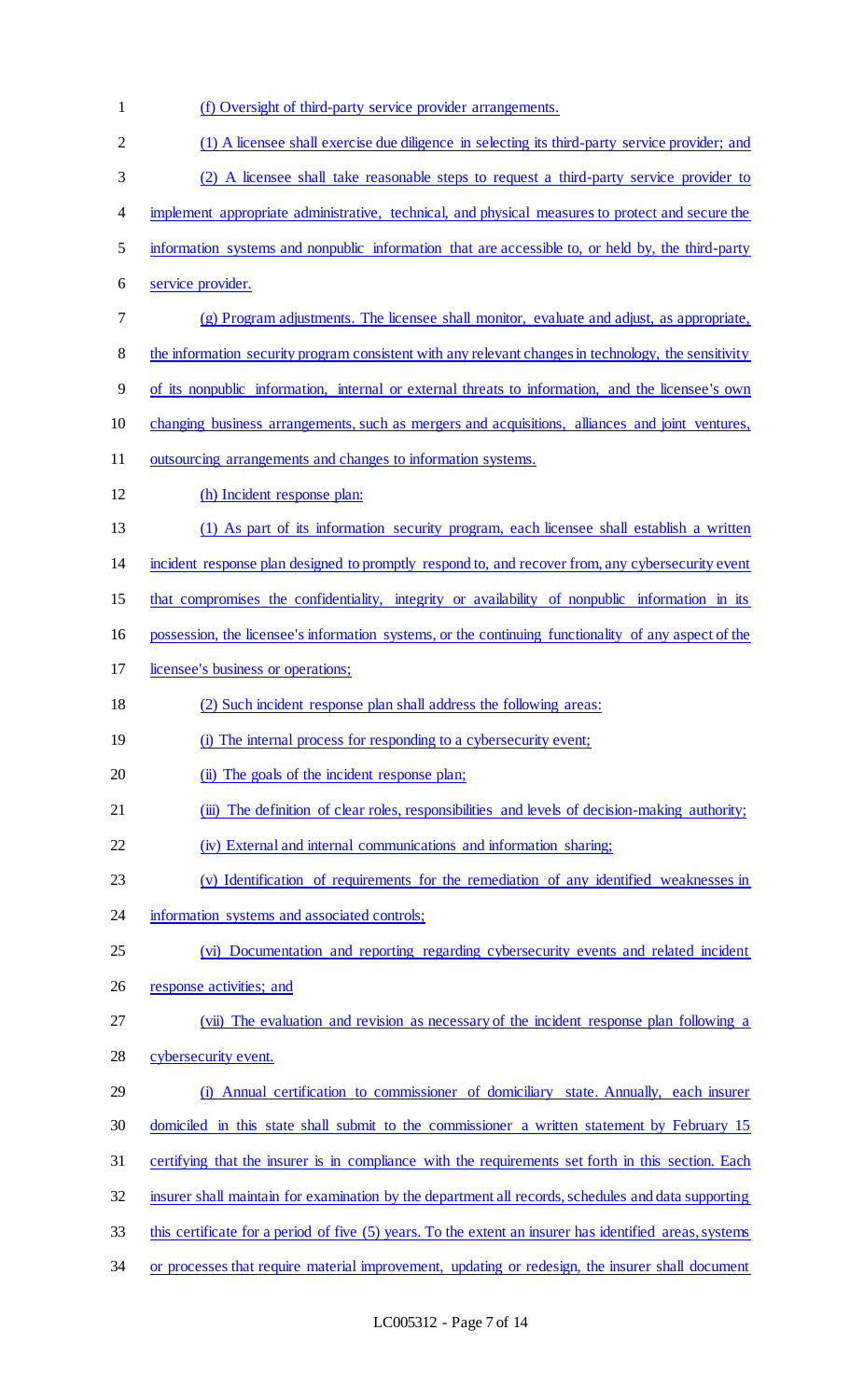| $\mathbf{1}$ | the identification and the remedial efforts planned and underway to address such areas, systems or     |
|--------------|--------------------------------------------------------------------------------------------------------|
| 2            | processes. This documentation shall be available for inspection by the commissioner.                   |
| 3            | 27-1.3-5. Investigation of a cybersecurity event.                                                      |
| 4            | (a) If the licensee learns that a cybersecurity event has or may have occurred, the licensee,          |
| 5            | or an outside vendor and/or service provider designated to act on behalf of the licensee, shall        |
| 6            | conduct a prompt investigation.                                                                        |
| 7            | (b) During the investigation, the licensee, or an outside vendor and/or service provider               |
| 8            | designated to act on behalf of the licensee, shall, at a minimum, determine as much of the following   |
| 9            | information as possible:                                                                               |
| 10           | (1) Determine whether a cybersecurity event has occurred;                                              |
| 11           | (2) Assess the nature and scope of the cybersecurity event;                                            |
| 12           | (3) Identify any nonpublic information that may have been involved in the cybersecurity                |
| 13           | event; and                                                                                             |
| 14           | (4) Perform or oversee reasonable measures to restore the security of the information                  |
| 15           | systems compromised in the cybersecurity event in order to prevent further unauthorized                |
| 16           | acquisition, release or use of nonpublic information in the licensee's possession, custody or control. |
| 17           | (c) If the licensee learns that a cybersecurity event has or may have occurred in a system             |
| 18           | maintained by a third-party service provider and it has or may have impacted the licensee's            |
| 19           | nonpublic information, the licensee shall make reasonable efforts to complete the steps listed in      |
| 20           | subsection (b) of this section or make reasonable efforts to confirm and document that the third-      |
| 21           | party service provider has completed those steps.                                                      |
| 22           | (d) The licensee shall maintain records concerning all cybersecurity events for a period of            |
| 23           | at least five (5) years from the date of the cybersecurity event and shall produce those records upon  |
| 24           | demand of the commissioner.                                                                            |
| 25           | 27-1.3-6. Notification of a cybersecurity event.                                                       |
| 26           | (a) Notification to the commissioner. Each licensee shall notify the commissioner as                   |
| 27           | promptly as possible but in no event later than three (3) business days from a determination that a    |
| 28           | cybersecurity event has occurred when either of the following criteria has been met:                   |
| 29           | (1) This state is the licensee's state of domicile, in the case of an insurer, or this state is the    |
| 30           | licensee's home state, in the case of a producer, as those terms are defined in § 27-2.4-2; or         |
| 31           | (2) The licensee reasonably believes that the nonpublic information involved affects two               |
| 32           | hundred fifty (250) or more consumers residing in this state and that is either of the following:      |
| 33           | (i) A cybersecurity event impacting the licensee of which notice is required to be provided            |
| 34           | to any government body, self-regulatory agency or any other supervisory body pursuant to any state     |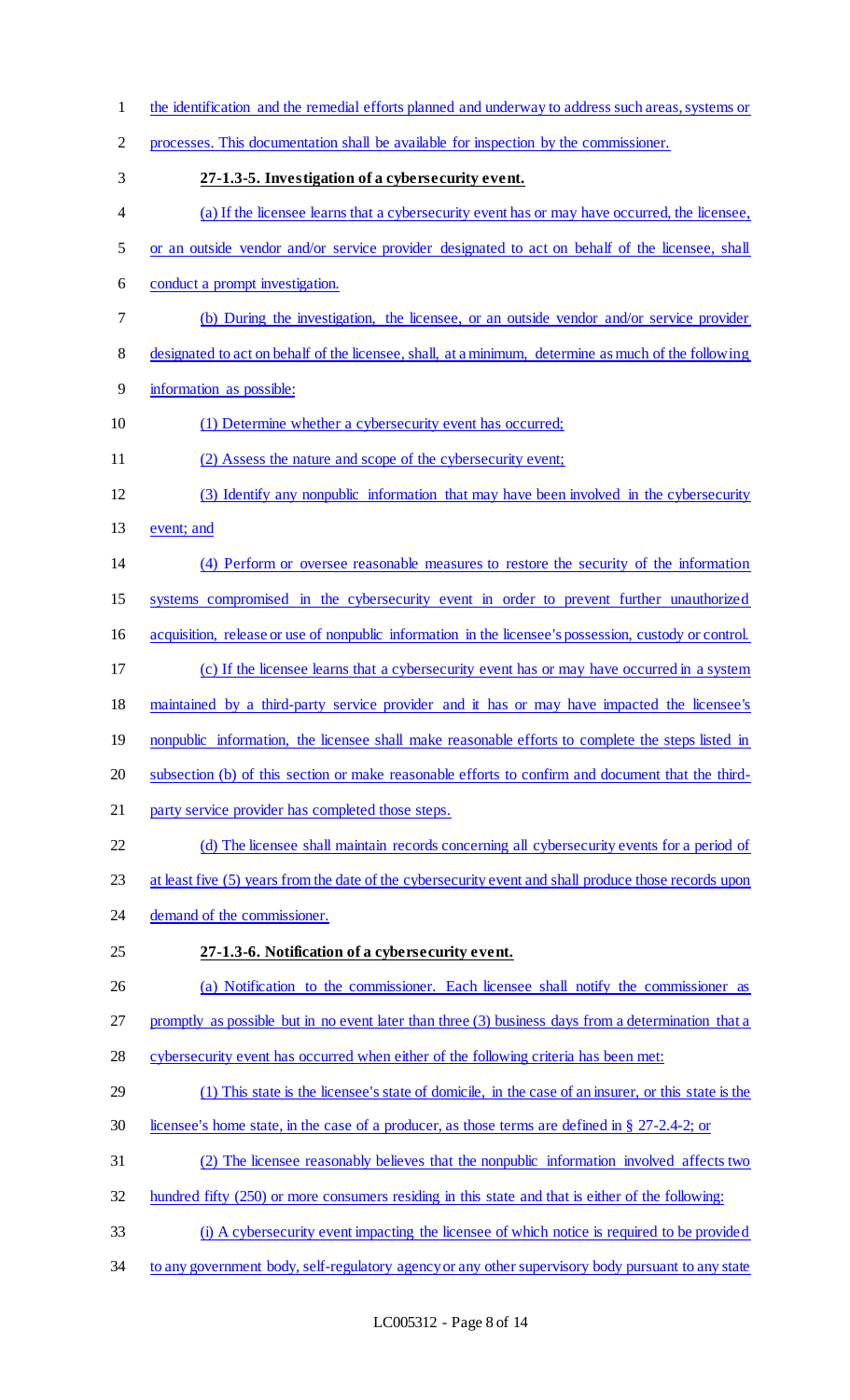or federal law; or 2 (ii) A cybersecurity event that has a reasonable likelihood of materially harming: (A) Any consumer residing in this state; or (B) Any material part of the normal operation(s) of the licensee. (b) The licensee shall provide any information required by this section in electronic form as directed by the commissioner. The licensee shall have a continuing obligation to update and supplement initial and subsequent notifications to the commissioner concerning the cybersecurity event. The licensee shall provide as much of the following information as possible: (1) Date of the cybersecurity event; (2) Description of how the information was exposed, lost, stolen, or breached, including 11 the specific roles and responsibilities of third-party service providers, if any; (3) How the cybersecurity event was discovered; (4) Whether any lost, stolen, or breached information has been recovered and if so, how this recovery was achieved; (5) The identity of the source of the cybersecurity event; (6) Whether the licensee has filed a police report or has notified any regulatory, government or law enforcement agencies and, if so, when such notification was provided; (7) Description of the specific types of information acquired without authorization. Specific types of information consisting of particular data elements including, for example, types of medical information, types of financial information or types of information allowing identification of the consumer; (8) The period during which the information system was compromised by the cybersecurity event; (9) The number of total consumers in this state affected by the cybersecurity event. The licensee shall provide the best estimate in the initial report to the commissioner and update this estimate with each subsequent report to the commissioner pursuant to this section; (10) The results of any internal review identifying a lapse in either automated controls or internal procedures, or confirming that all automated controls or internal procedures were followed; (11) Description of efforts being undertaken to remediate the situation which permitted the cybersecurity event to occur; (12) A copy of the licensee's privacy policy and a statement outlining the steps the licensee will take to investigate and notify consumers affected by the cybersecurity event; and (13) Name of a contact person who is both familiar with the cybersecurity event and authorized to act for the licensee.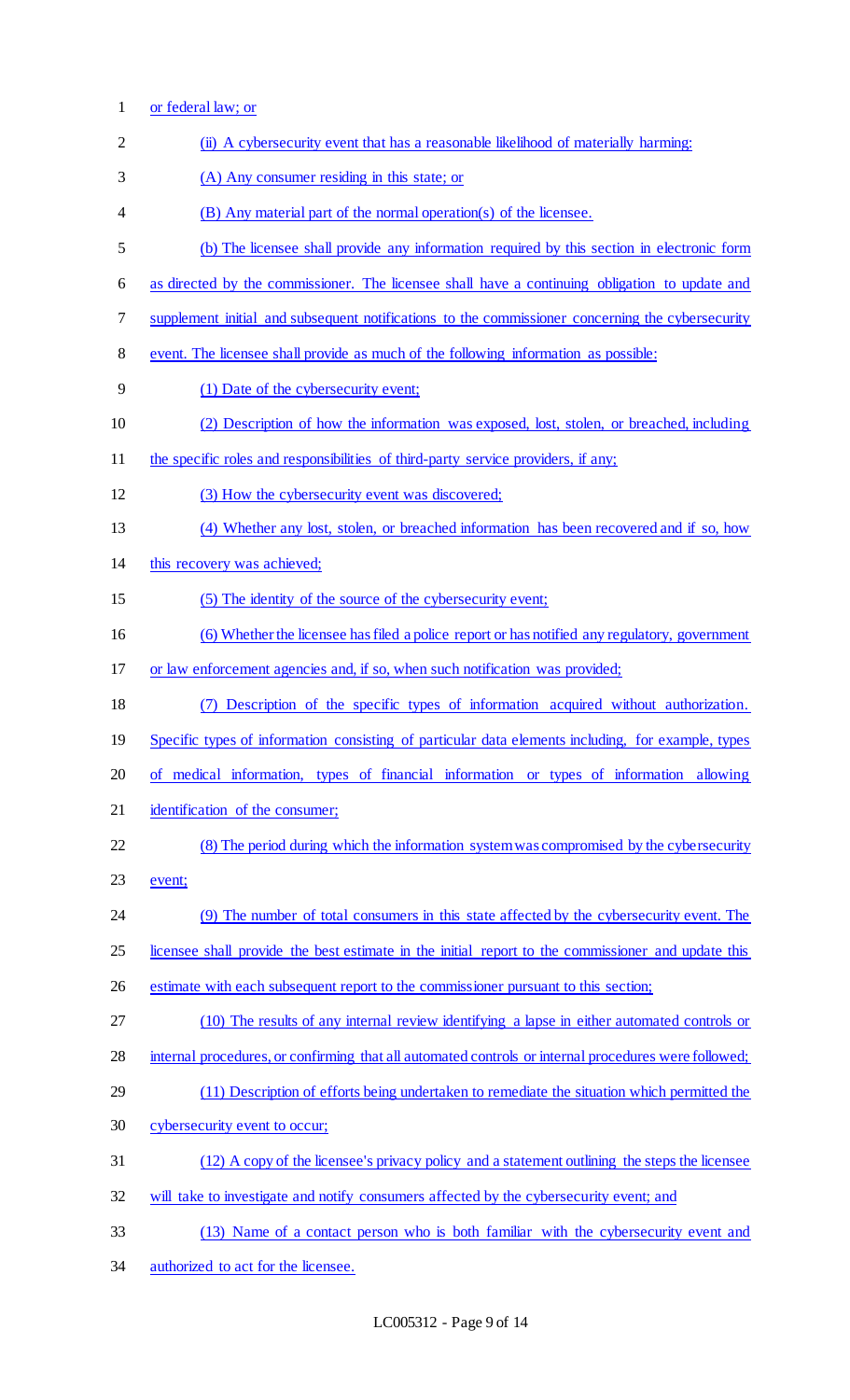(c) Notification to consumers. A licensee shall comply with chapter 49.3 of title 11, as applicable, and provide a copy of the notice sent to consumers under that chapter to the commissioner, when a licensee is required to notify the commissioner under subsection (a) of this section. (d) Notice regarding cybersecurity events of third-party service providers: (1) In the case of a cybersecurity event involving a licensee's nonpublic information in the system maintained by a third-party service provider, of which the licensee has become aware, the licensee shall treat that event as it would under subsection (a) of this section; (2) The computation of the licensee's deadlines shall begin on the day after the third-party service provider notifies the licensee of the cybersecurity event or the licensee otherwise has actual knowledge of the cybersecurity event, whichever is sooner; (3) Nothing in this chapter shall prevent or abrogate an agreement between a licensee and 13 another licensee, a third-party service provider or any other party to fulfill any of the investigation requirements imposed under § 27-1.3-5 or notice requirements imposed under this section. (e) Notice regarding cybersecurity events of reinsurers to insurers: (1)(i) In the case of a cybersecurity event involving nonpublic information that is used by 17 the licensee that is acting as an assuming insurer or in the possession, custody or control of a licensee that is acting as an assuming insurer and that does not have a direct contractual relationship 19 with the affected consumers, the assuming insurer shall notify its affected ceding insurers and the commissioner of its state of domicile within seventy-two (72) hours of making the determination 21 that a cybersecurity event has occurred; (ii) The ceding insurers that have a direct contractual relationship with affected consumers shall fulfill the consumer notification requirements imposed under chapter 49.3 of title 11, 24 ("identity theft protection act of 2015"), and any other notification requirements relating to a cybersecurity event imposed under this section; (2)(i) In the case of a cybersecurity event involving nonpublic information that is in the possession, custody or control of a third-party service provider of a licensee that is an assuming 28 insurer, the assuming insurer shall notify its affected ceding insurers and the commissioner of its state of domicile within seventy-two (72) hours of receiving notice from its third-party service provider that a cybersecurity event has occurred; (ii) The ceding insurers that have a direct contractual relationship with affected consumers shall fulfill the consumer notification requirements imposed under chapter 49.3 of title 11 and any other notification requirements relating to a cybersecurity event imposed under this section. (f) Notice regarding cybersecurity events of insurers to producers of record.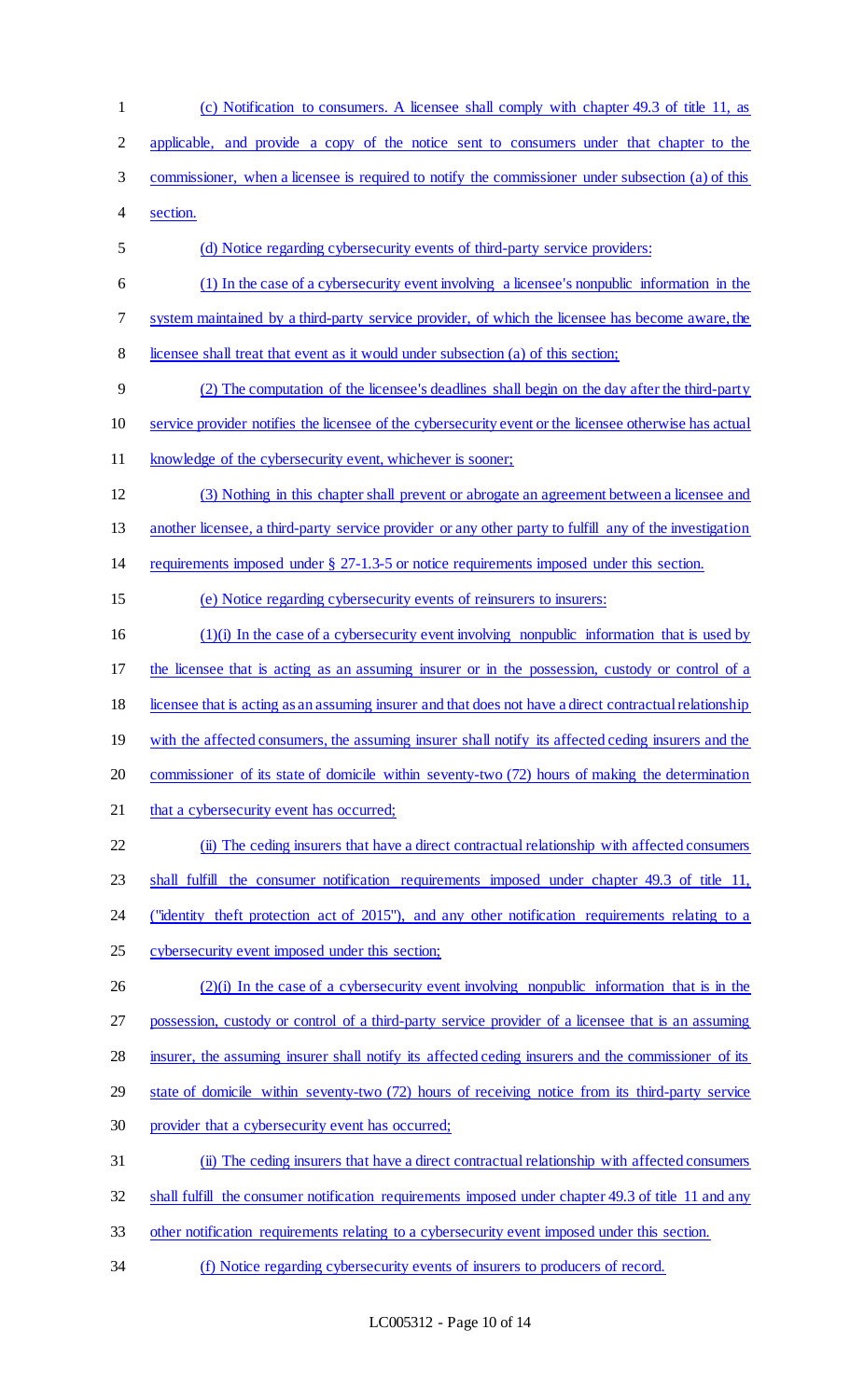(1) In the case of a cybersecurity event involving nonpublic information that is in the possession, custody or control of a licensee that is an insurer or its third-party service provider and for which a consumer accessed the insurer's services through an independent insurance producer, the insurer shall notify the producers of record of all affected consumers as soon as practicable as directed by the commissioner. (2) The insurer is excused from this obligation for those instances in which it does not have the current producer of record information for any individual consumer. **27-1.3-7. Power of commissioner.** (a) The commissioner shall have power to examine and investigate into the affairs of any licensee to determine whether the licensee has been or is engaged in any conduct in violation of this chapter. This power is in addition to the powers which the commissioner has pursuant to chapter 13.1 of title 27 and any such investigation or examination shall be conducted pursuant to chapter 13.1 of title 27. (b) Whenever the commissioner has reason to believe that a licensee has been or is engaged in conduct in this state which violates this chapter, the commissioner may take action that is necessary or appropriate to enforce the provisions of this chapter. **27-1.3-8. Confidentiality.** (a) Any documents, materials or other information in the control or possession of the 19 department that are furnished by a licensee or an employee or agent thereof acting on behalf of a licensee pursuant to §§ 27-1.3-4(i) and 27-1.3-6(b)(2), (b)(3), (b)(4), (b)(5), (b)(8), (b)(10), and 21 (b)(11), or that are obtained by the commissioner in an investigation or examination pursuant to  $\S$  27-1.3-7 shall be confidential by law and privileged, shall not be subject to chapter 2 of title 38, 23 shall not be subject to subpoena, and shall not be subject to discovery or admissible in evidence in 24 any private civil action; provided, however, the commissioner is authorized to use the documents, materials or other information in the furtherance of any regulatory or legal action brought as a part of the commissioner's duties. (b) Neither the commissioner nor any person who received documents, materials or other information while acting under the authority of the commissioner shall be permitted or required to testify in any private civil action concerning any confidential documents, materials, or information subject to subsection (a) of this section. (c) In order to assist in the performance of the commissioner's duties under this chapter, the commissioner: (1) May share documents, materials or other information, including the confidential and privileged documents, materials or information subject to subsection (a) of this section, with other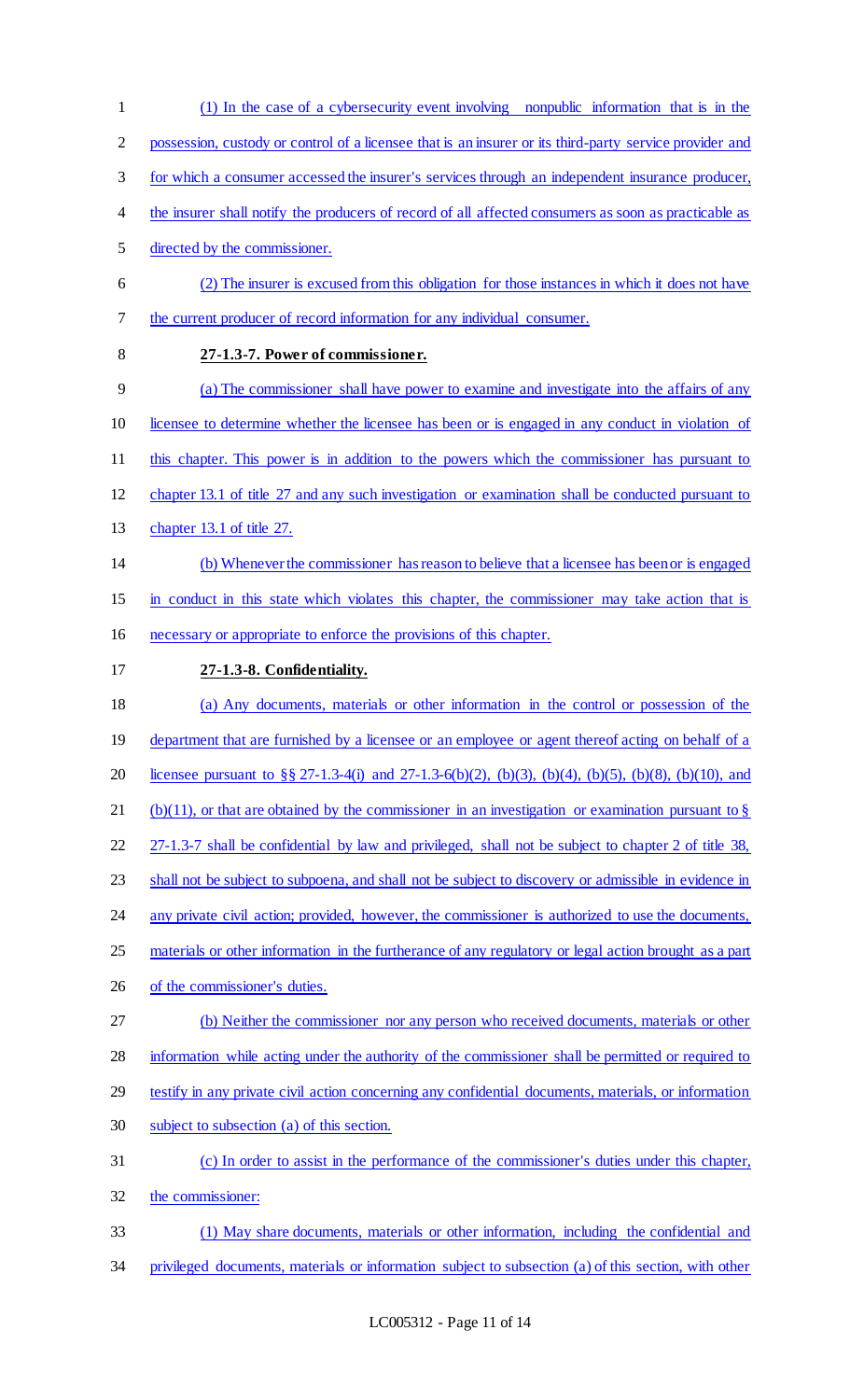| $\mathbf{1}$   | state, federal, and international regulatory agencies, with the National Association of Insurance      |
|----------------|--------------------------------------------------------------------------------------------------------|
| $\overline{2}$ | Commissioners, its affiliates or subsidiaries, and with state, federal, and international law          |
| 3              | enforcement authorities; provided that, the recipient agrees in writing to maintain the                |
| 4              | confidentiality and privileged status of the document, material or other information;                  |
| 5              | (2) May receive documents, materials or information, including otherwise confidential and              |
| 6              | privileged documents, materials or information, from the National Association of Insurance             |
| 7              | Commissioners, its affiliates or subsidiaries and from regulatory and law enforcement officials of     |
| $8\,$          | other foreign or domestic jurisdictions, and shall maintain as confidential or privileged any          |
| $\overline{9}$ | document, material or information received with notice or the understanding that it is confidential    |
| 10             | or privileged under the laws of the jurisdiction that is the source of the document, material or       |
| 11             | information;                                                                                           |
| 12             | (3) May share documents, materials or other information subject to subsection (a) of this              |
| 13             | section, with a third-party consultant or vendor; provided that, the consultant agrees in writing to   |
| 14             | maintain the confidentiality and privileged status of the document, material or other information;     |
| 15             | and                                                                                                    |
| 16             | (4) May enter into agreements governing sharing and use of information consistent with                 |
| 17             | this subsection.                                                                                       |
| 18             | (d) No waiver of any applicable privilege or claim of confidentiality in the documents,                |
| 19             | materials, or information shall occur as a result of disclosure to the commissioner under this section |
| 20             | or as a result of sharing as authorized in subsection (c) of this section.                             |
| 21             | (e) Nothing in this chapter shall prohibit the commissioner from releasing final, adjudicated          |
| 22             | actions that are open to public inspection pursuant to chapter 2 of title 38 to a database or other    |
| 23             | clearinghouse service maintained by the National Association of Insurance Commissioners, its           |
| 24             | affiliates or subsidiaries.                                                                            |
| 25             | 27-1.3-9. Exceptions.                                                                                  |
| 26             | (a) The following exceptions shall apply to this chapter:                                              |
| 27             | (1) A licensee with fewer than twenty-five (25) employees, including any independent                   |
| 28             | contractors with access to the licensee's nonpublic information;                                       |
| 29             | $(2)$ A licensee with less than five million dollars $(\$5,000,000)$ in gross annual revenue;          |
| 30             | (3) A licensee with less than ten million dollars (\$10,000,000) in assets, measured at the            |
| 31             | end of the licensee's fiscal year, is exempt from § 27-1.3-4;                                          |
| 32             | (4) A licensee subject to and in compliance with Pub. L. 104-191, 110 Stat. 1936, enacted              |
| 33             | August 21, 1996 (Health Insurance Portability and Accountability Act) and related privacy, security    |
| 34             | and breach notification regulations pursuant to 45 CFR, Parts 160 and 164, and Pub. L. 111-5, 123      |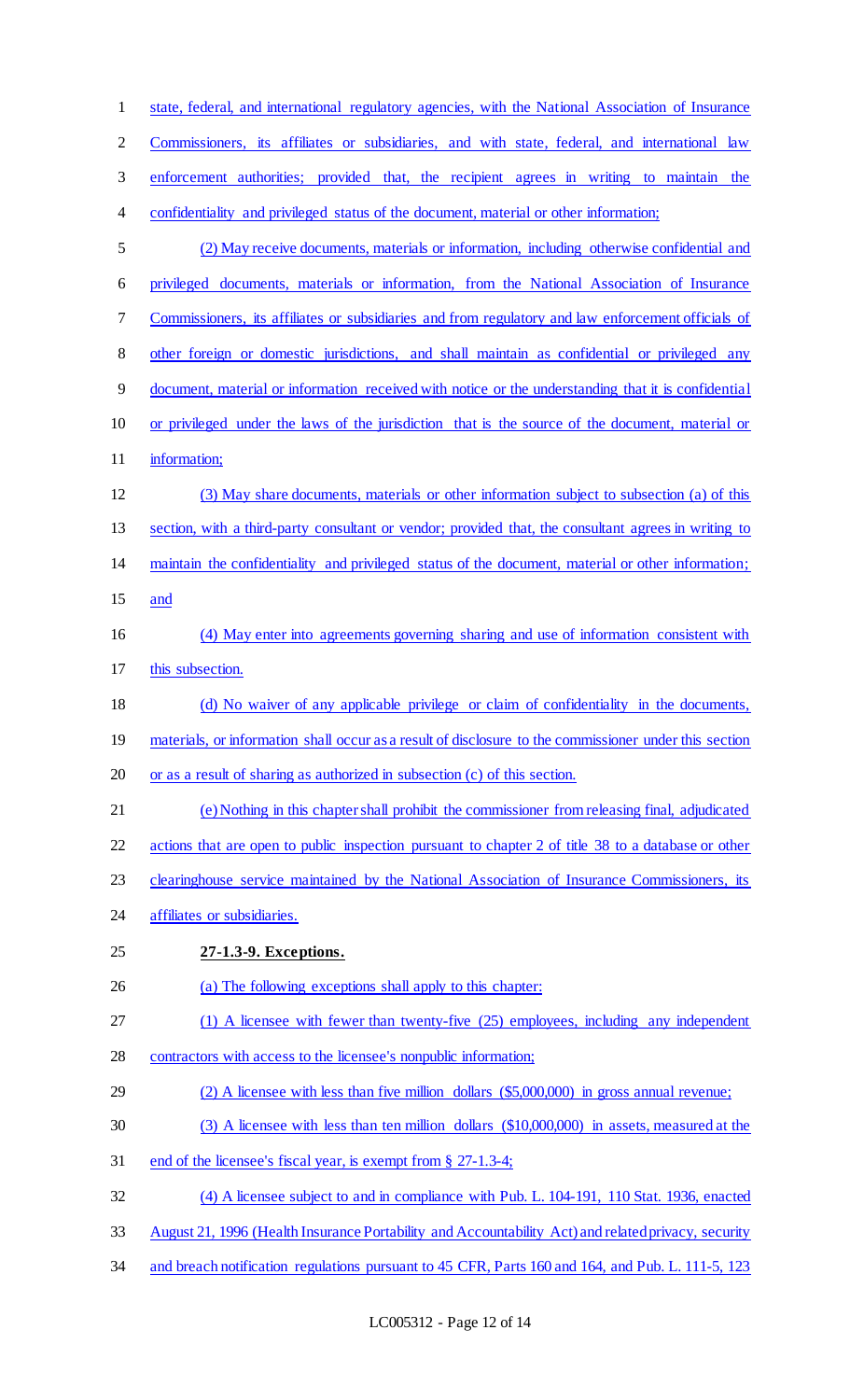| $\mathbf{1}$   | Stat. 226, enacted February 17, 2009 (Health Information Technology for Economic and Clinical         |
|----------------|-------------------------------------------------------------------------------------------------------|
| $\overline{2}$ | Health Act codified at 42 U.S.C. §§300jj et seq.; 17901 et seq.) is considered to meet the            |
| 3              | requirements of this chapter, other than the requirements of $\S$ 27-1.3-6(a) and (b) regarding       |
| 4              | notification to the commissioner, if:                                                                 |
| 5              | (i) The licensee maintains a program for information security and breach notification that            |
| 6              | treats all nonpublic information relating to consumers in this state in the same manner as protected  |
| 7              | health information;                                                                                   |
| $\,8\,$        | (ii) The licensee annually submits to the commissioner a written statement certifying that            |
| $\overline{9}$ | the licensee is in compliance with, the requirements of this subsection; and                          |
| 10             | (iii) The commissioner has not issued a determination finding that the applicable federal             |
| 11             | regulations are materially less stringent than the requirements of this chapter; and                  |
| 12             | (5) An employee, agent, representative or designee of a licensee, who is also a licensee, is          |
| 13             | exempt from § 27-1.3-4 and need not develop its own information security program to the extent        |
| 14             | that the employee, agent, representative or designee is covered by the information security program   |
| 15             | of the other licensee.                                                                                |
| 16             | (b) In the event that a licensee ceases to qualify for an exception, the licensee shall have          |
| 17             | one hundred eighty (180) days to comply with this chapter.                                            |
| 18             | 27-1.3-10. Penalties.                                                                                 |
| 19             | In the case of a violation of this chapter, a licensee may be penalized in accordance with $\S$       |
| 20             | $42 - 14 - 16.$                                                                                       |
| 21             | 27-1.3-11. Severability.                                                                              |
| 22             | If any provisions of this chapter or the application thereof to any person or circumstance is         |
| 23             | for any reason held to be invalid, the remainder of the chapter and the application of such provision |
| 24             | to other persons or circumstances shall not be affected thereby.                                      |
| 25             | SECTION 2. This act shall take effect on January 1, 2023.                                             |

======== LC005312 ========